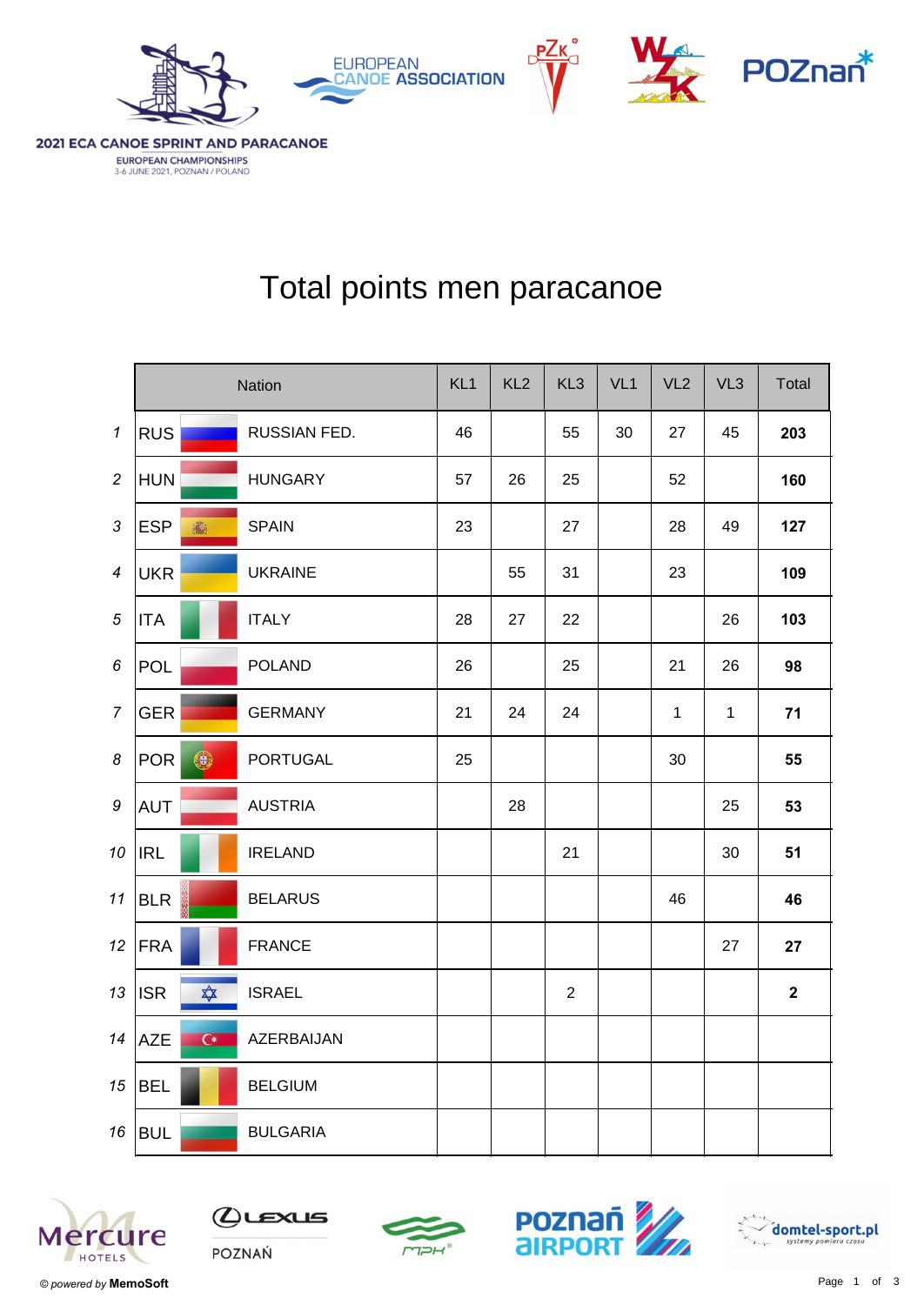

3-6 JUNE 2021, POZNAN / POLAND



## Total points men paracanoe

|    | <b>Nation</b>                          |                      | KL <sub>1</sub> | KL <sub>2</sub> | KL <sub>3</sub> | VL <sub>1</sub> | VL <sub>2</sub> | VL3 | Total |
|----|----------------------------------------|----------------------|-----------------|-----------------|-----------------|-----------------|-----------------|-----|-------|
| 17 | ▓▁<br>CRO                              | <b>CROATIA</b>       |                 |                 |                 |                 |                 |     |       |
| 18 | <b>CYP</b>                             | <b>CYPRUS</b>        |                 |                 |                 |                 |                 |     |       |
| 19 | <b>CZE</b>                             | CZECH REP.           |                 |                 |                 |                 |                 |     |       |
| 20 | <b>DEN</b>                             | <b>DENMARK</b>       |                 |                 |                 |                 |                 |     |       |
| 21 | <b>EST</b>                             | <b>ESTONIA</b>       |                 |                 |                 |                 |                 |     |       |
| 22 | <b>FIN</b>                             | <b>FINLAND</b>       |                 |                 |                 |                 |                 |     |       |
| 23 | <b>GBR</b><br>$\overline{\phantom{0}}$ | <b>GREAT BRITAIN</b> |                 |                 |                 |                 |                 |     |       |
| 24 | <b>GEO</b><br>٠                        | <b>GEORGIA</b>       |                 |                 |                 |                 |                 |     |       |
| 25 | LAT                                    | LATVIA               |                 |                 |                 |                 |                 |     |       |
| 26 | LTU                                    | LITHUANIA            |                 |                 |                 |                 |                 |     |       |
| 27 | <b>MDA</b><br>咖                        | REP OF MOLDOVA       |                 |                 |                 |                 |                 |     |       |
| 28 | <b>NOR</b>                             | <b>NORWAY</b>        |                 |                 |                 |                 |                 |     |       |
| 29 | ROU                                    | <b>ROMANIA</b>       |                 |                 |                 |                 |                 |     |       |
| 30 | $\bullet$<br><b>SLO</b>                | <b>SLOVENIA</b>      |                 |                 |                 |                 |                 |     |       |
| 31 | SRB W                                  | <b>SERBIA</b>        |                 |                 |                 |                 |                 |     |       |
| 32 | SVK <sup>+</sup>                       | <b>SLOVAKIA</b>      |                 |                 |                 |                 |                 |     |       |